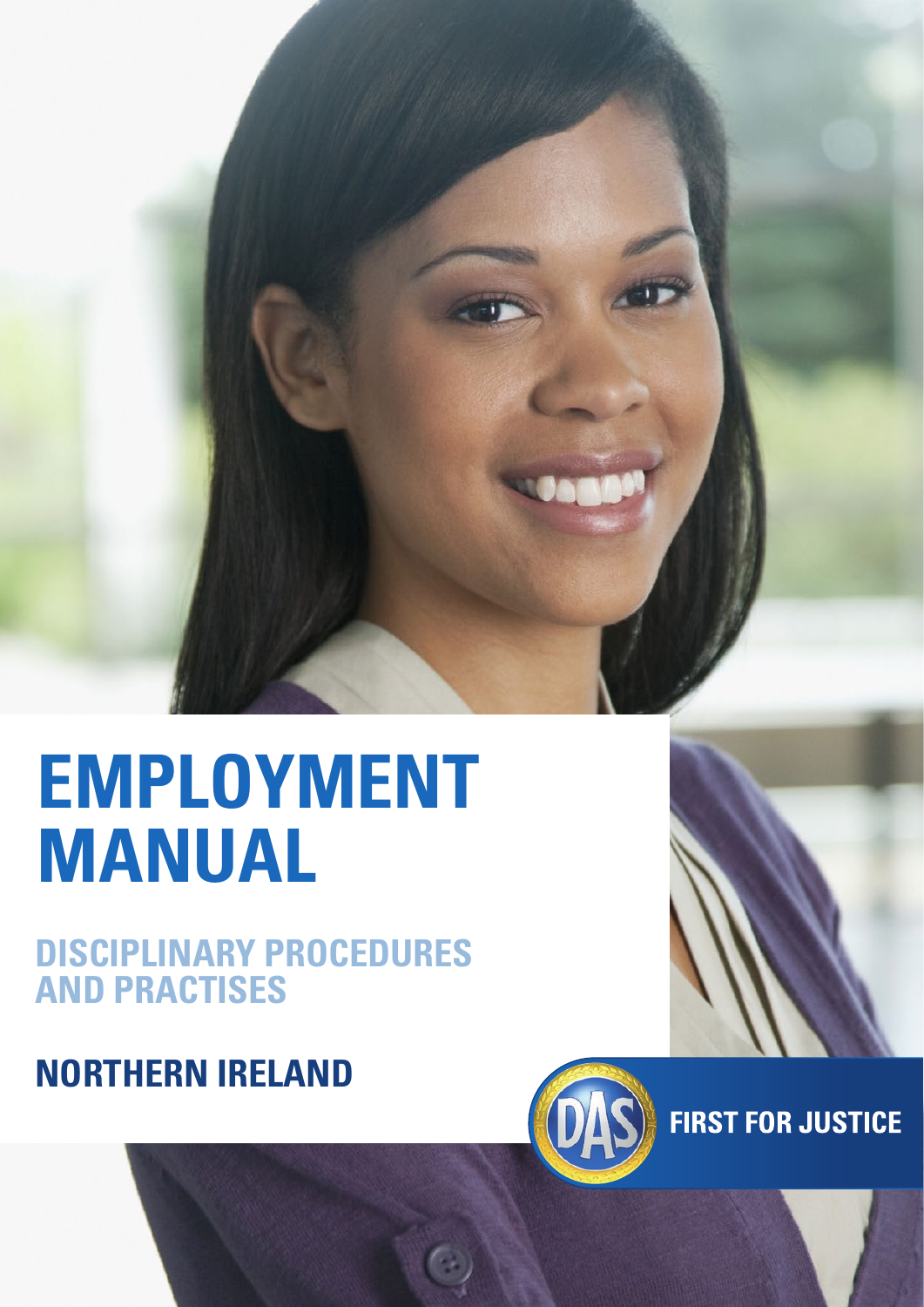## **CONTENTS**

| <b>EMPLOYMENT MANUAL DISCLAIMER</b>                         |              | <b>PAGE</b> | 3  |
|-------------------------------------------------------------|--------------|-------------|----|
| <b>Conditions of Use</b>                                    |              |             | 3  |
| <b>INTRODUCTION</b>                                         | 1            |             | 4  |
| <b>FORMULATING POLICIES</b>                                 | $\mathbf{2}$ |             | 4  |
| <b>ESSENTIAL FEATURES OF DISCIPLINARY PROCEDURES</b>        | 3            |             | 5  |
| <b>DISCIPLINARY PROCEDURES</b>                              | 4            |             | 6  |
| <b>Preliminary Considerations</b>                           | 4.1          |             | 6  |
| Investigation                                               | 4.2          |             | 6  |
| Suspension                                                  | 4.3          |             | 8  |
| <b>Invitation to a Disciplinary Hearing</b>                 | 4.4          |             | 9  |
| The Right to be Accompanied at a Disciplinary Hearing.      | 4.5          |             | 9  |
| Disciplinary Procedures and the Statutory Minimum Procedure | 4.6          |             | 10 |
| <b>STANDARD AND MODIFIED PROCEDURES</b>                     | 5            |             | 11 |
| <b>Standard Procedures</b>                                  | 5.1          |             | 11 |
| <b>Modified Procedure</b>                                   | 5.2          |             | 12 |
| <b>OUTCOME OF A DISCIPLINARY HEARING</b>                    | 6            |             | 13 |
|                                                             |              |             |    |
| <b>FAIR AND UNFAIR DISMISSALS</b>                           | 7            |             | 14 |
| <b>GENERAL REQUIREMENTS</b>                                 | 8            |             | 15 |
| <b>SAMPLE LETTERS</b>                                       | 9            |             | 16 |
| <b>Suspension</b>                                           | 9.1          |             | 16 |
| Formal notification of stage 1 of the                       | 9.2          |             | 17 |
| disciplinary and dismissal process                          |              |             |    |
| Formal notification of stage 2 -                            | 9.3          |             | 18 |
| Letter sent by employer after the hearing                   |              |             |    |
| with confirmation of sanction                               |              |             |    |
| Formal notification of stage 2 -                            | 9.4          |             | 19 |
| <b>Confirmation of dismissal</b>                            |              |             |    |
| Stage 3 - notice of appeal                                  | 9.5          |             | 20 |
| Notice of outcome of appeal                                 | 9.6          |             | 21 |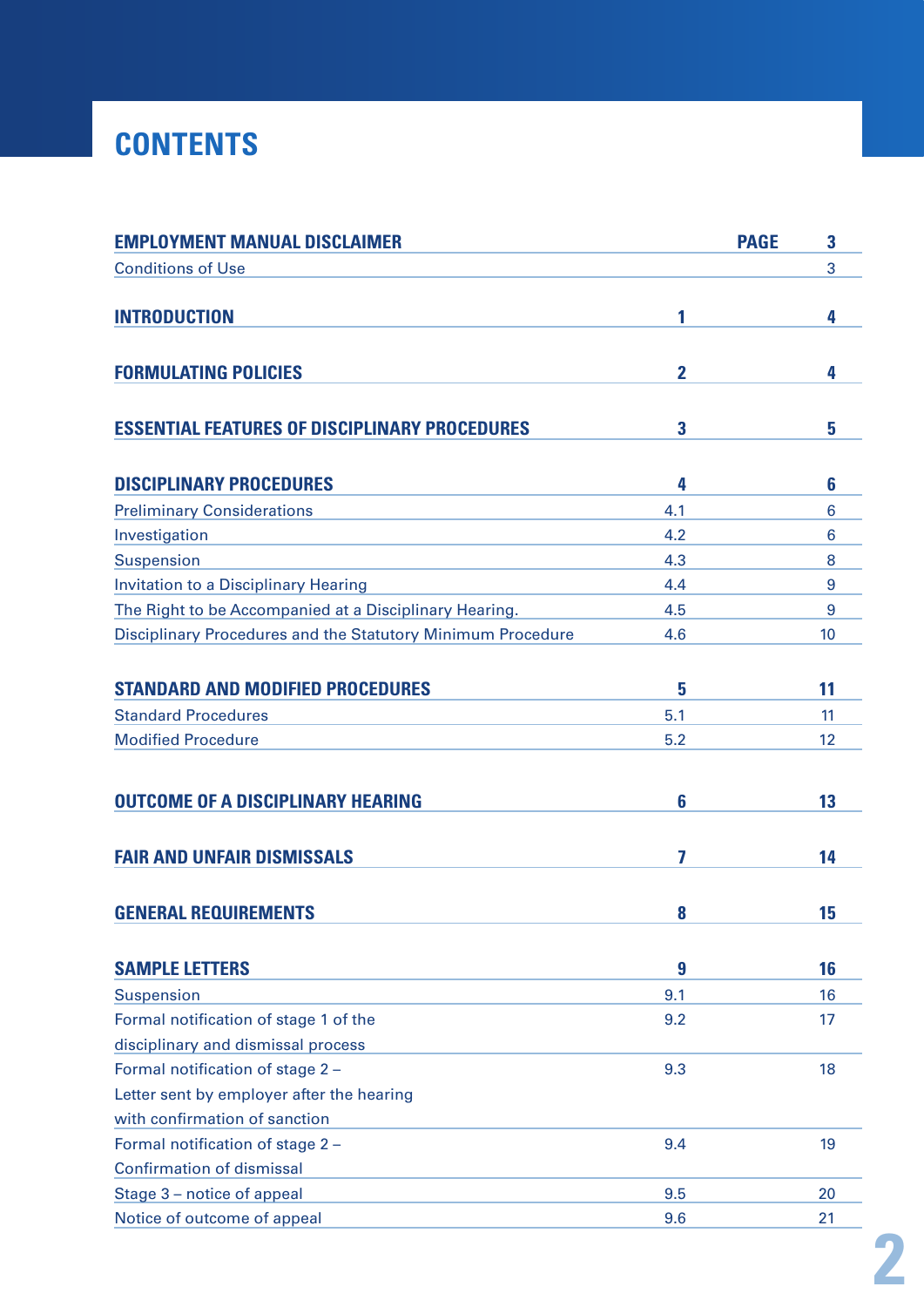### **DISCIPLINARY PROCEDURES AND PRACTISES DISCLAIMER**

#### **EMPLOYMENT MANUAL DISCLAIMER**

#### **CONDITIONS OF USE**

Please read these conditions of use carefully. By accessing this web page you agree to be bound by these conditions. If you do not agree please do not access this site. The Employment Manual is provided by DAS Legal Expenses Insurance Limited whose Head and Registered Office is at DAS House, Quay Side, Temple Back, Bristol BS1 6NH. DAS is a company registered in England and Wales, (company number 103274).

This web page is of a legal nature and is based on the law of Northern Ireland only.

This web site is designed to provide a general information service to our customers and the internet community. However, the information provided by DAS should not be relied upon by any individual, company, business or organisation without recourse to your legal advice helpline first.

As employment law changes constantly through legislation and the decisions and judgments of Tribunals and Courts, the information on this web page cannot be regarded as accurate until such time as it has been confirmed by your legal advice helpline. Furthermore, it should also be noted that the general employment law information provided does not apply to certain styles of employment or occupation, companies or organisations. This should be confirmed by your legal advice helpline before relying upon this information.

DAS reserves the right to update its web page at any time on a regular basis. You are therefore advised to constantly check the web page for updates and check with your legal advice helpline before relying on that information.

All information on the DAS Website including the Employment Manual is copyright © 2001- 2007 DAS Legal Expenses Insurance Company Limited, DAS House, Quay Side, Temple Back, Bristol BS1 6NH, United Kingdom. All rights reserved. All information provided by this web site remains the property of DAS. Policyholders and the internet community have permission to download, copy and print sections of the Employment Manual providing this is done so for personal use only. DAS strictly prohibits reproduction other than for personal use and the alteration, modification, republication for monies or other consideration without the prior consent in writing from DAS.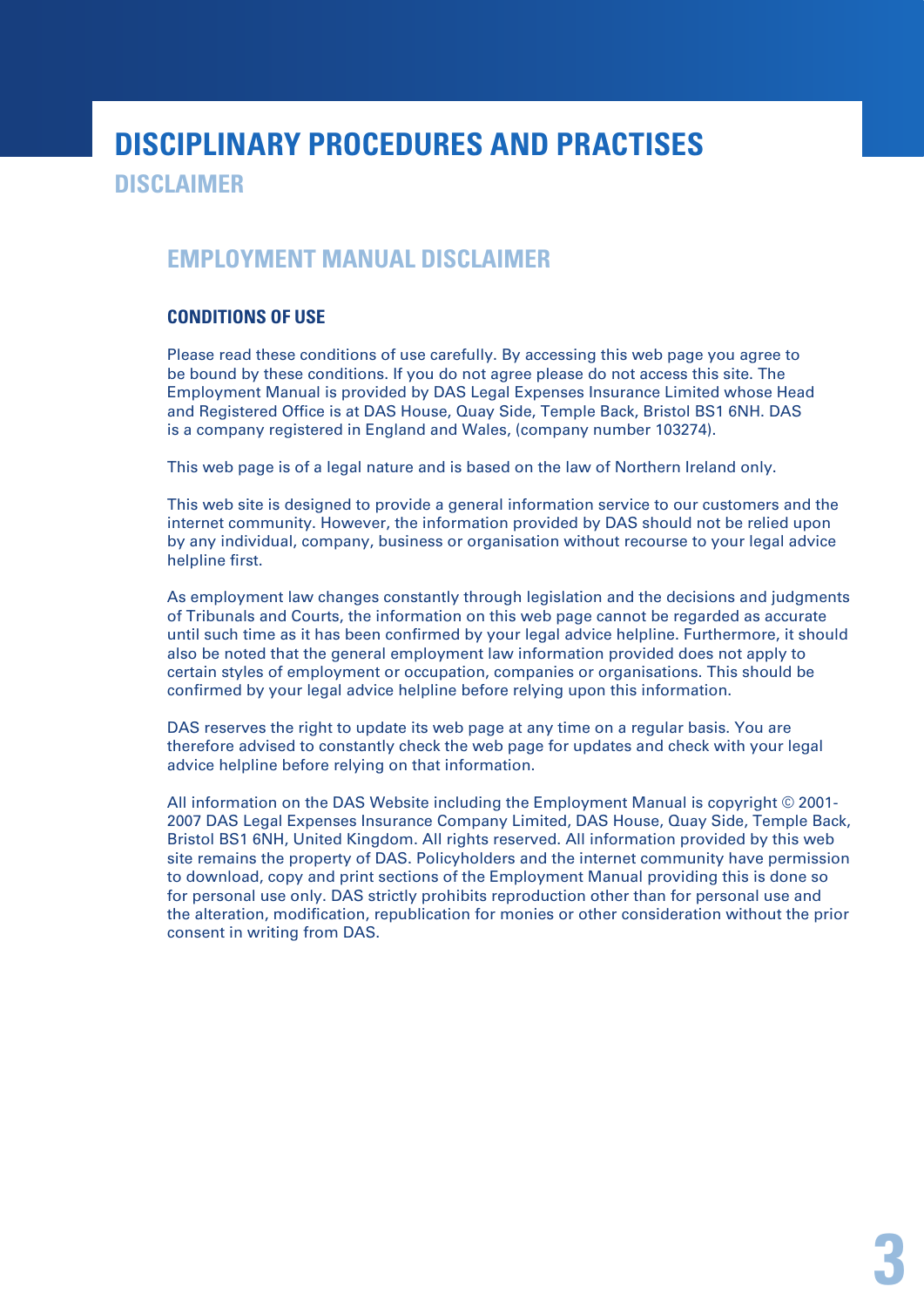## **A GUIDE TO DISCIPLINARY PROCEDURES INTRODUCTION**

### **1 INTRODUCTION**

The aim of this guide is to help you with the effective use and operation of disciplinary rules and procedures. To promote fairness and industrial relations in the way employees are treated, it is necessary to have disciplinary rules and procedures. Any organisation will operate more effectively if it has a standard set of conduct procedures to make sure standards are met and a fair mechanism for dealing with any failures in meeting those standards. You must ensure that employees are aware of the standard of conduct required of them and they are given information about disciplinary and grievance procedures along with their written statement of employment particulars.

Since 3rd April 2005 employers have been required to follow a minimum statutory procedure. This procedure was introduced by the Employment (Northern Ireland) Order 2003 and whilst the Employment Act (Northern Ireland) Order 2011 repealed a statutory grievance procedure, the minimum statutory disciplinary procedure remains in force and is accompanied by the Labour Relations Agency (LRA) Code of Practice.

It is very important to ensure that you follow the minimum statutory disciplinary procedure as a failure to do so will mean that any dismissal is automatically unfair. Similarly, if an Industrial Tribunal decided and an employer or employee has not complied with the LRA Code of Practice then the tribunal may increase or decrease any award by up to 50%.

Therefore it is advisable that from the outset of a potential disciplinary issue that you take advice from the Legal Advice Helpline.

#### **2 FORMULATING POLICIES**

Both employees and management should be involved in formulating the rules and procedures, as it is important that they are seen as reasonable by both parties (employee(s) and employer).

Though the rules should be as general as possible in order to cover all situations which may arise, they may vary according to particular circumstances, such as the size of the establishment, administration and other resources available to you.

Any policy may be more comprehensive that the minimum statutory procedure but must not fall below this.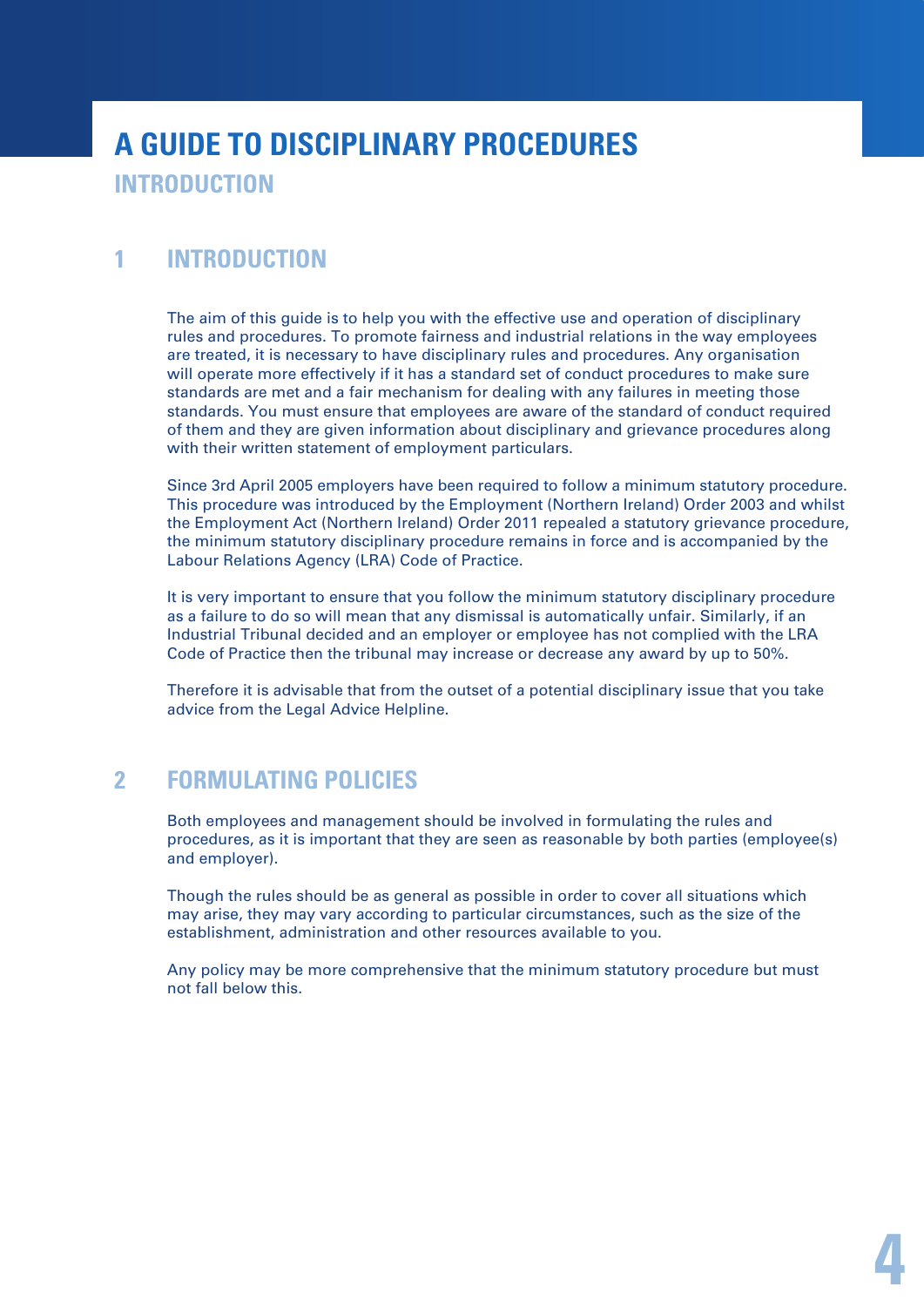**ESSENTIAL FEATURES**

### **3 ESSENTIAL FEATURES OF DISCIPLINARY PROCEDURES**

The main aim of disciplinary procedures should be to encourage improvements in an individual's conduct, rather than be seen as merely a means of imposing sanctions.

#### **The essential features of disciplinary procedures:**

- $\blacksquare$  They should state to whom they apply
- Matters should be dealt with quickly
- State the disciplinary actions which may be taken
- State what level of management should usually deal with the various stages of the disciplinary action. Employees should be told of the complaint against them and given an opportunity to put forward their case before any decision is made
- The employee has a right to be accompanied by a Trade Union representative or a colleague of their choice, whether or not the employer recognises the trade union
- **Employees should not be dismissed for their first breach of discipline, except for gross** misconduct or if deemed appropriate during a probationary period
- **The case must be fully investigated before the disciplinary action takes place**
- The employee must be given an explanation for any penalty imposed
- The employee must be given a right of appeal, and to be told who to appeal to and the time limit in which to appeal
- It is important that a disciplinary procedure for poor performance will differ slightly to that for misconduct. An informal counselling approach should be taken before the verbal warning stage is instigated, and consideration should always be given as to whether additional training should be provided to an employee who is not performing adequately
- Before taking action for any but the most minor offences you should consult a Legal Advisor on the Legal Advice Helpline
- A Code of Practice on Disciplinary and Grievance Procedures is available from the Labour Relations website www.lra.org.uk

A Breach of the Labour Relations Agency Codes of Practice does not of itself render an employer liable to Tribunal proceedings, but the Codes will be taken into account within proceedings.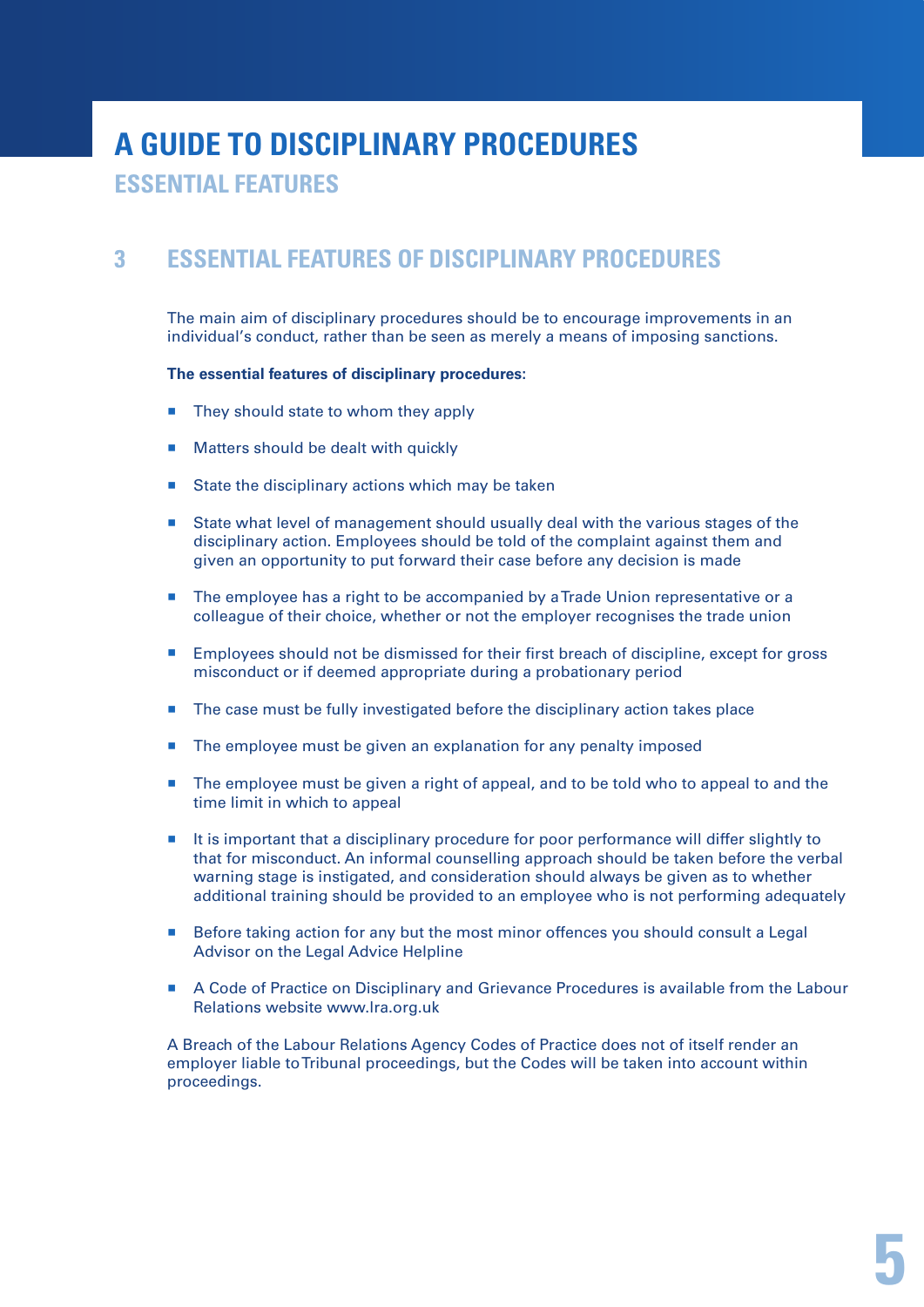**DISCIPLINARY PROCEDURES**

### **4 DISCIPLINARY PROCEDURES**

Having considered adopting a disciplinary policy and the essential features of a policy, below is some general guidance on things to consider throughout the disciplinary process.

#### **4.1 PRELIMINARY CONSIDERATIONS**

Before considering instigating disciplinary action it is necessary to consider whether or not formal action is required. It may be that it is more appropriate to try and resolve the matter via informal discussions with the parties involved. Remember however that if your "informal discussions" result in your giving the employee a warning in writing which is retained on their personnel file, it could be viewed as a formal disciplinary warning and you would need to have followed a fair procedure in advance of giving it.

#### **4.2 INVESTIGATION**

Where formal action is going to be considered, a fair and balanced investigation will be required. This should not be carried out by the same person who will hold the disciplinary hearing or any appeal meeting unless it is unavoidable. It may be the employee's line manager but it is often better if it is someone impartial such as an HR manager. In cases involving harassment, bullying or discriminatory treatment, it is preferable if the personnel involved have been given equal opportunities training.

#### **The amount of investigation to be undertaken will depend on the individual circumstances of the case, but it must be sufficient:**

- **(a)** to enable the chair of any subsequent disciplinary hearing to form reasonable grounds for believing or disbelieving the allegations against the employee; and
- **(b)** to enable the case to be put to the employee in a manner that makes it clear what is being alleged.

The investigation must be even-handed, and should not simply be a search for evidence against the employee. Evidence in the employee's favour should also be sought. Once the disciplinary investigation is commenced, both this and any subsequent hearing should be dealt with without unreasonable delay. You are advised to contact the legal advice helpline if there are any delays, for further advice as to how to deal with them.

If the disciplinary proceedings concern poor performance or capability, the investigation may simply be a review of the employee's appraisals and any discussions that have taken place between the line manager and employee. In cases of alleged misconduct, you will usually need to interview witnesses including other employees and potentially gather any other relevant evidence.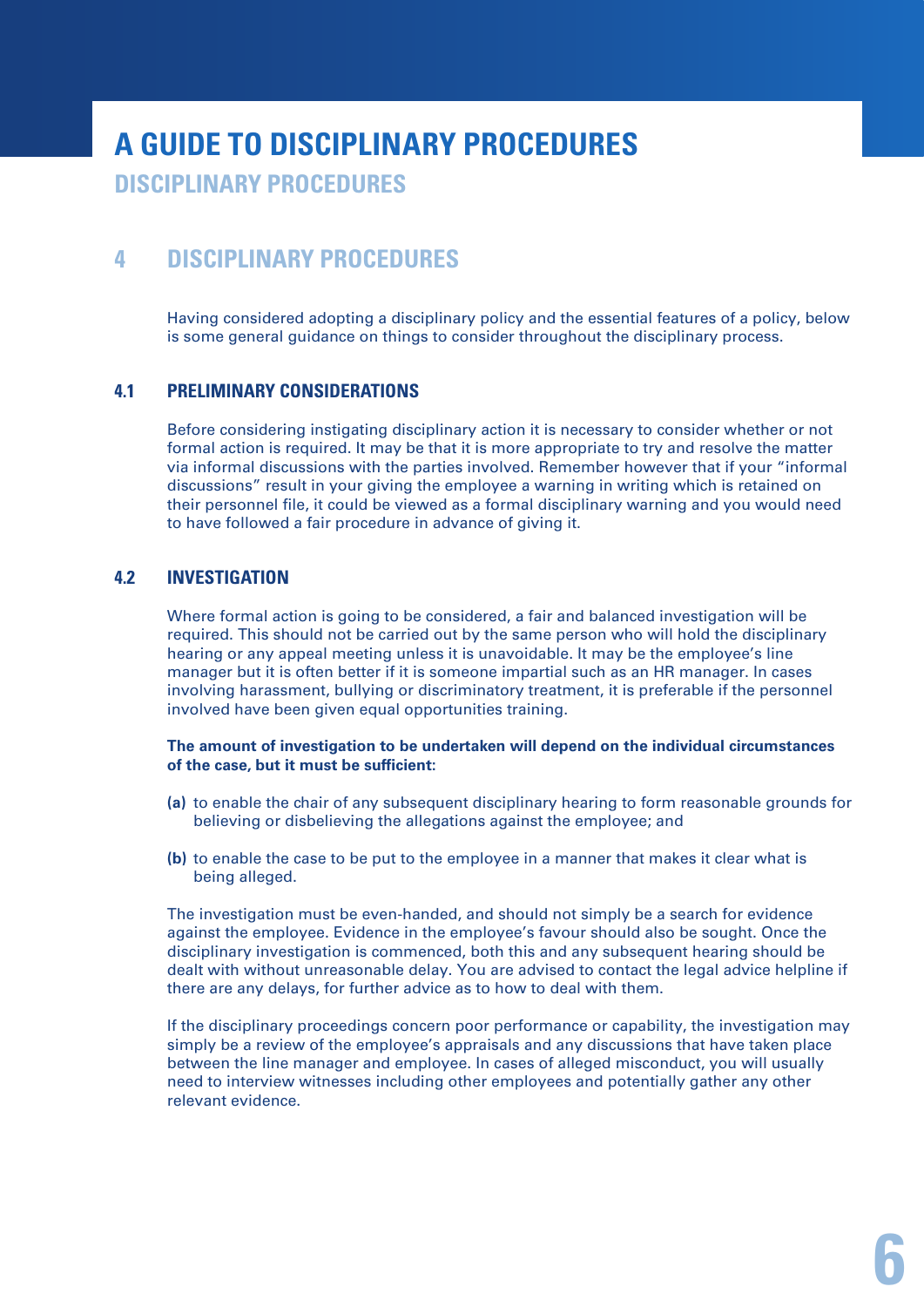### **A GUIDE TO DISCIPLINARY PROCEDURES DISCIPLINARY PROCEDURES**

#### **4.2 INVESTIGATION (continued)**

An investigatory meeting with the employee in question will also usually be required at an early stage. This is important as it may be that there is a simple misunderstanding which can be resolved without the need for a disciplinary hearing. In other cases, the employee under investigation may be able to direct you to witnesses or documentary evidence that support their case. An investigatory meeting is not a disciplinary hearing, and so the employee has no statutory right to be accompanied by a representative unless the company's own procedures allow for this.

Any investigatory meetings to interview the employee or other witnesses should be held in private and notes should be taken of the meeting. Try and restrict the number of witnesses to the minimum required to establish what is being alleged. However, do not only interview witnesses who can confirm the allegations. The investigation must be fair and balanced, so ensure that any witnesses who may support the employee's version of events are also interviewed. In cases of suspected misconduct it is appropriate to remind employees who are being interviewed of their duty of confidentiality and that they should not discuss the contents of the meeting with other employees. A witness statement should be taken from the witness that confirms their version of events. It is better that they write this in their own words. All witness statements should be signed and dated by the witness.

Following investigation, the company may decide that no further action is necessary, in which case the employee should be informed of this decision. The purpose of the investigating officer is to determine whether or not there is a 'case to answer' at a disciplinary hearing and NOT to determine if the facts are proven. They should write a report confirming their decision to proceed to a hearing or that no further action is necessary. If matters are to be taken further, there must first be a disciplinary hearing. The investigation alone is not a sufficient legal basis for dismissal or any other sanction. Furthermore, you should ensure that there is a clear distinction between investigatory meetings and any disciplinary hearing. On no account should you roll the two meetings into one.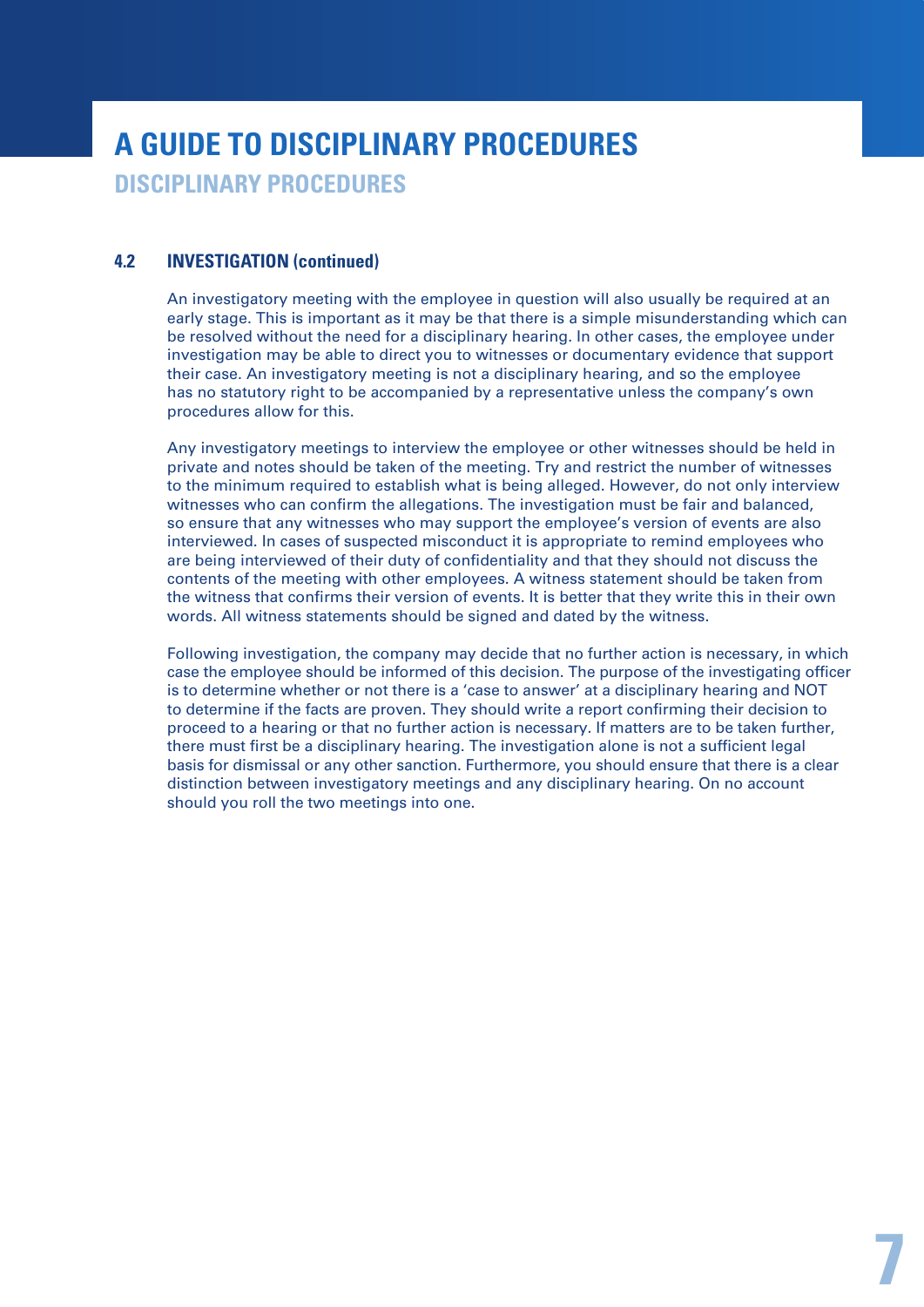**DISCIPLINARY PROCEDURES**

#### **4.3 SUSPENSION**

As part of an investigatory process it may be necessary to consider suspending an employee. Suspension will normally only be considered appropriate where the alleged misconduct is considered be to serious/gross misconduct, where the employee's continued presence in the workplace would render an investigation impossible, or where working relations have broken down and there is no other way of avoiding conflict whilst investigating the matter.

If the employee is to be suspended, this should be on full pay and a formal letter confirming the terms of the suspension and details of the allegations (and a point of contact in the company for the employee) should be sent to the employee (template letters for you to use are at the end of this guide). It is advisable to take a neutral line in the event that colleagues or external clients enquire as to the whereabouts of the employee.

It is very sensible that all disciplinary procedures reserve a right to suspend an employee from work to allow for investigation.

Employees should be suspended for a short as time as necessary. In the case of very straightforward allegations of misconduct this may only be a day or so. It is recognised that more complex allegations may need much longer periods of suspension to allow for a proper investigation.

Tribunals have always expected employers to act reasonably in investigating, accordingly long periods of disciplinary suspension may be found to be unreasonable unless they can be justified as being necessary. Please note that the statutory codes introduced in April 2005 have as a cornerstone the need for such matters to be dealt with expeditiously.

You may find that you have a contractual procedure which gives you a finite period of time for which an employee can be suspended - this should be adhered to.

Unjustified lengthy periods of suspension can give rise to a claim for constructive dismissal by an employee.

**Please speak to the Legal Advice Helpline should you have any question about suspension.**

#### **With pay or without pay?**

In the vast majority of cases the employee has the contractual right to be paid during periods of disciplinary suspension. In addition they will in all probability have the right to receive all other contractual benefits e.g. pension contribution, Luncheon Vouchers etc.

We have seen some disciplinary procedures which allow suspension from work without pay. It is likely that there could be a challenge to such a provision on the grounds that it is an unfair term. Should no payment be made an employer will almost certainly breach the provisions of the National Minimum Wage legislation.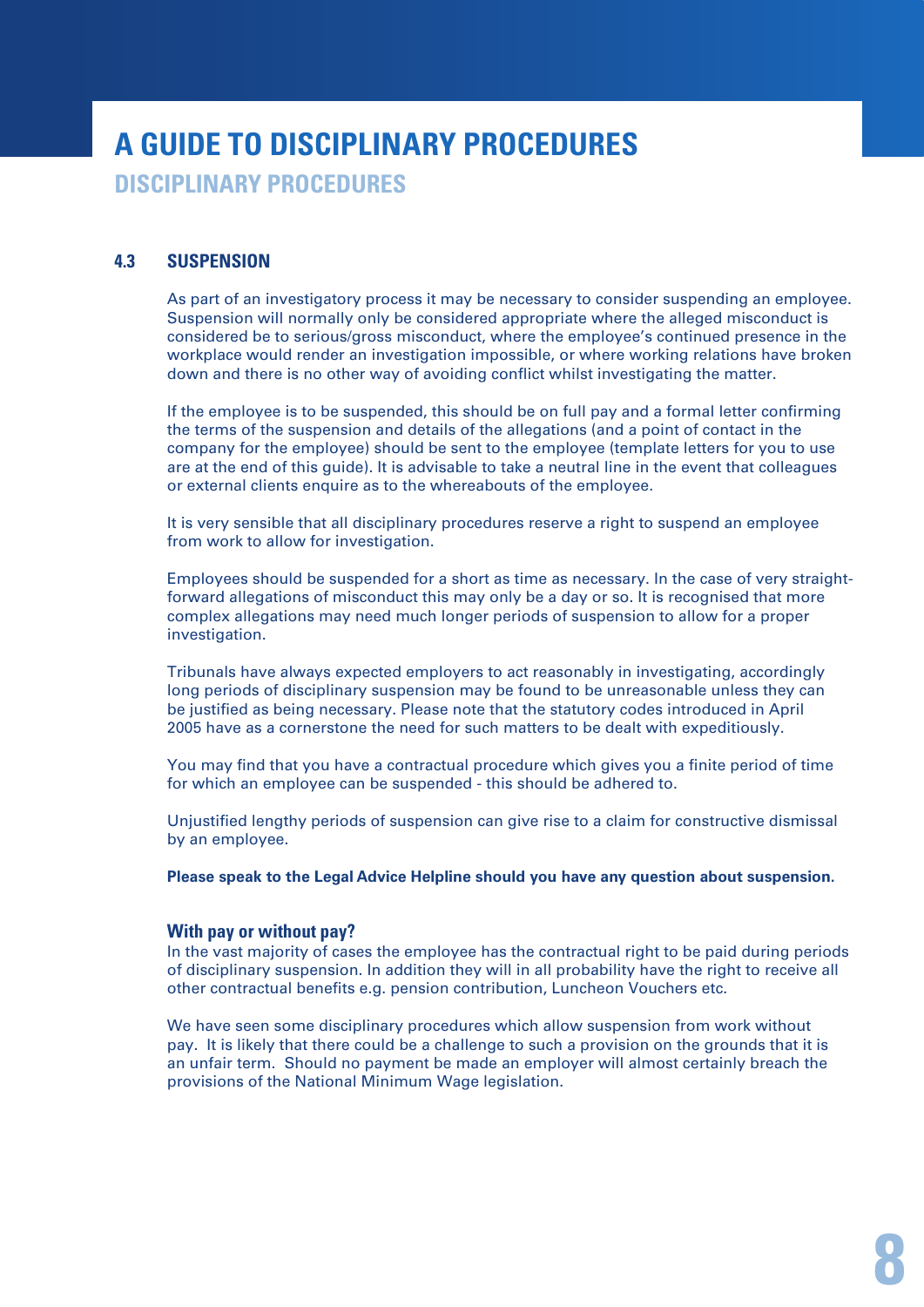**DISCIPLINARY PROCEDURES**

#### **4.4 INVITATION TO A DISCIPLINARY HEARING**

**Following the investigation, if there are sufficient grounds on which to hold a disciplinary hearing, a letter must be sent to the employee dealing with the following matters:**

- **(a)** Set out the allegations and the basis for them. You must include sufficient information about the allegation and its possible consequences to enable the employee to prepare for the hearing.
- **(b)** Enclose all evidence you intend to rely on at the disciplinary hearing, such as witness statements or other documents. Tell the employee if you intend to call witnesses to the meeting or simply rely on written statements. The employee should also be asked if they wish to submit any evidence or call any witnesses to the hearing.
- **(c)** Inform the employee of the time and place of the disciplinary hearing, which should be reasonable.
- **(d)** Make clear that the employee has the right to be accompanied to the hearing by a trade union representative or a colleague.
- **(e)** It is advisable to enquire as to whether the employee has any disability or other special requirements for which reasonable adjustments may need to be made.
- **(f)** If the employee is facing possible dismissal this must be made clear.
- **(g)** If the employee has not already been given a copy of the Company's disciplinary procedure, this should be sent with the letter.

#### **4.5 THE RIGHT TO BE ACCOMPANIED AT A DISCIPLINARY HEARING**

Since the Employment Relations (NI) Order 1999 there has been a statutory right for an employee to be accompanied at statutory meetings.

#### **In summary:**

- **The employer must permit the worker to be accompanied at the hearing by one companion** who has been chosen by the worker - this still only allows a work colleague or Trades Union official (whether or not you recognize the union)
- The employer must permit the companion to address the hearing in order to do any or all of the following - put the worker's case, sum up the case, respond on the worker's behalf to any view expressed at the hearing and to confer with the worker during the hearing.

#### **However, the companion is not allowed to:**

- Answer questions on behalf of the worker
- Address the hearing if the worker indicates that he does not wish his companion to do so
- Use the position in a way which prevents the employer from explaining his case or prevents any other person at the hearing from making his contribution to it.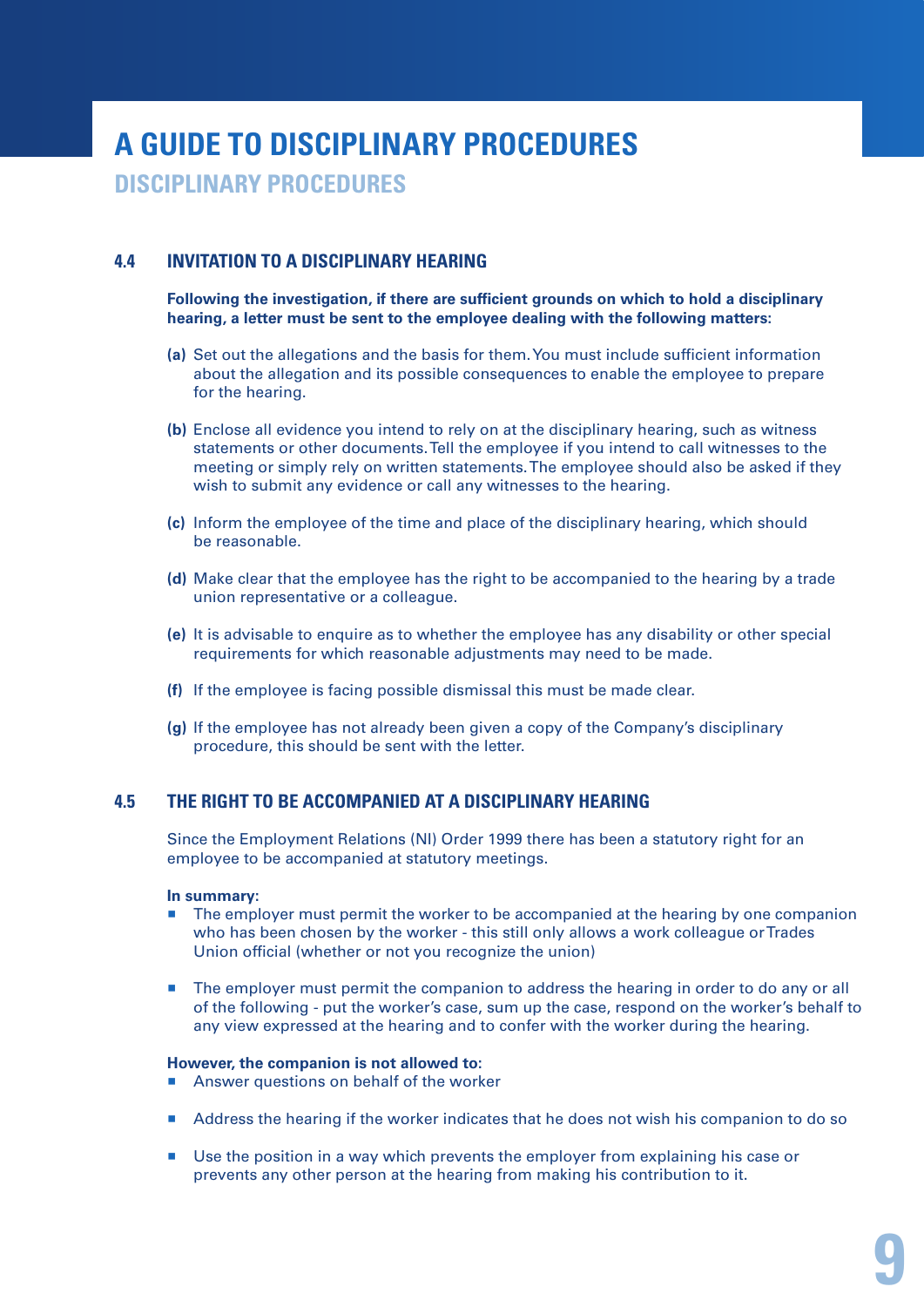**DISCIPLINARY PROCEDURES**

#### **4.6 DISCIPLINARY PROCEDURES AND THE STATUTORY MINIMUM PROCEDURE**

The above procedure is considered to be a procedure of best practice. It is important however to remember that the Employment (Northern Ireland) Order 2003 introduced a statutory minimum procedure that must be followed when an employer contemplates dismissing an employee.

The minimum procedures apply whatever the reason for dismissal except in a few cases. These procedures must therefore be followed when dismissing employees for redundancy and absence from work through ill health, non-renewal of a fixed term contract, some other substantial reason (SOSR) dismissal as well as misconduct dismissals.

The new procedures do not apply to verbal or first written warnings although please note that the employee still has the right under existing legislation to be accompanied by a workplace colleague or a trade union official (whether or not you recognise that trade union). It is also important to note that collective agreements can also modify the procedure that an employer has to follow so it is necessary to check to see if there is anything that applies to your organisation.

There are two types of procedure under the regulations known as "standard" and "modified" procedures. The standard procedure should be used in the vast majority of cases and is suitable for most day-to-day cases of disciplinary action contemplated against employees. In very limited cases the modified procedure which is a much shorter procedure will be used where very serious cases of gross misconduct are discovered and where the employee really has to be dismissed as soon as the misconduct comes to light. You must take advice from the Legal Advice Helpline if considering following the modified procedure.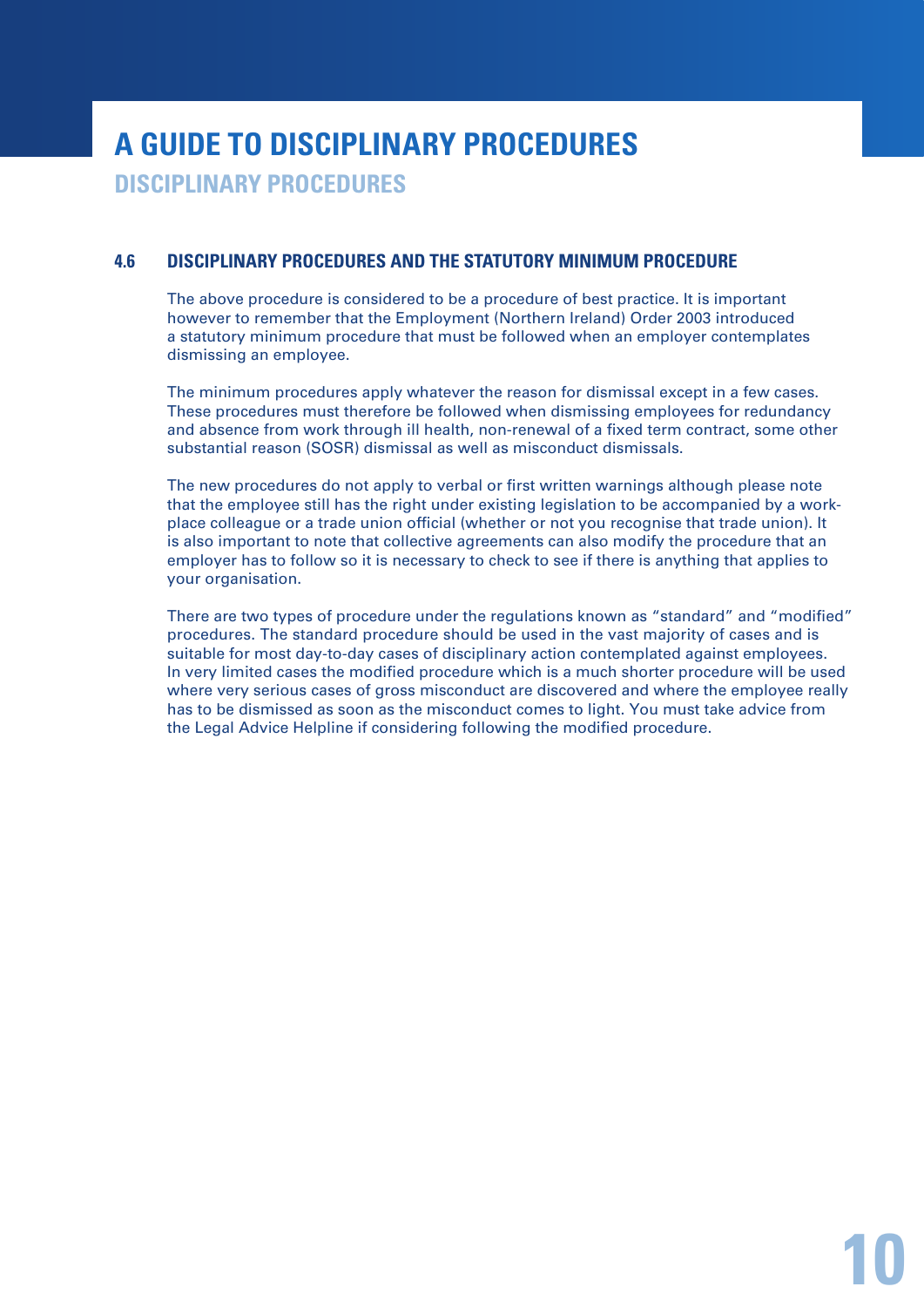**STANDARD AND MODIFIED PROCEDURES**

#### **5 STANDARD AND MODIFIED PROCEDURES**

Below are copies of the standard and modified procedures as found in Schedule 1 of the Employment Order (Northern Ireland) 2003.

#### **5.1 STANDARD PROCEDURES**

#### **Step 1: Statement of grounds for action and invitation to meeting**

- **1(1)** The employer must set out in writing the employee's alleged conduct or characteristics, or other circumstances, which lead him to contemplate dismissing or taking disciplinary action against the employee.
- **1(2)** The employer must send the statement or copy of it to the employee and invite the employee to attend a meeting to discuss the matter.

#### **Step 2:The meeting**

- **2(1)** The meeting must take place before action is taken, except in the case where the disciplinary action consists of suspension.
- **2(2)** The meeting must not take place unless:
	- **(a)** the employer has informed the employee what the basis was for including in the statement under paragraph 1(1) the ground or grounds given in it, and
	- **(b)** the employee has had a reasonable opportunity to consider his response to that information.
- **2(3)** The employee must take all reasonable steps to attend the meeting.
- **2(4)** After the meeting, the employer must inform the employee of his decision and notify him of the right to appeal against the decision if he is not satisfied with it.

#### **Step 3:The appeal**

- **3(1)** If the employee does wish to appeal, he must inform the employer.
- **3(2)** If the employee informs the employer of his wish to appeal, the employer must invite him to attend a further meeting.
- **3(3)** The employee must take all reasonable steps to attend the meeting.
- **3(4)** The appeal meeting need not take place before the dismissal or disciplinary action takes effect.
- **3(5)** After the appeal meeting, the employer must inform the employee of his final decision.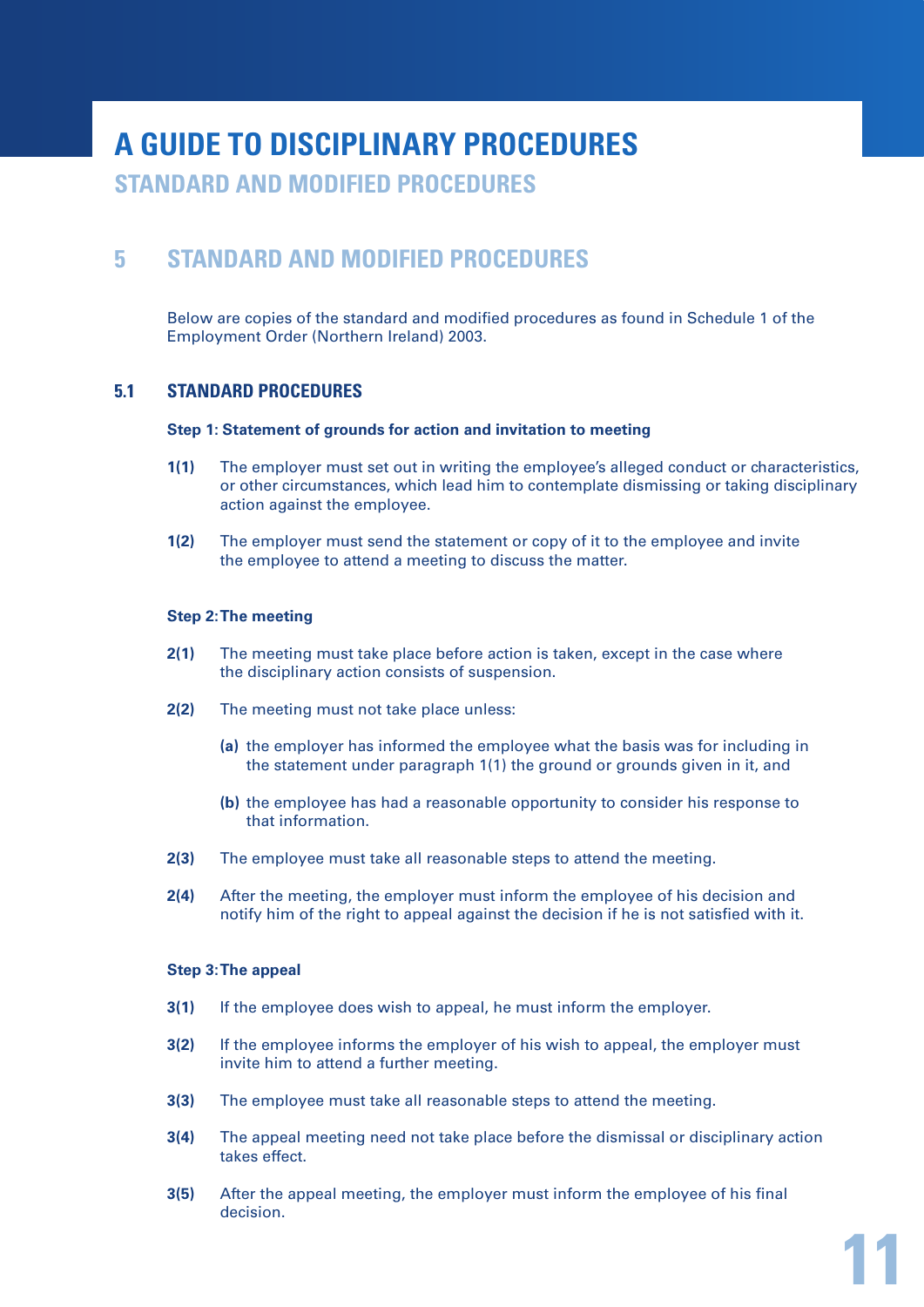**STANDARD AND MODIFIED PROCEDURES**

As previously discussed a failure to follow this basic minimum statutory procedure will mean that any dismissal will be automatically unfair and the tribunal will have the opportunity of increasing the compensation by between 10% and 50%.

#### **5.2 MODIFIED PROCEDURE**

#### **Step 1: Statement of grounds for action**

#### **4 The employer must:**

- **(a)** Set out in writing
	- **(i)** The employee's alleged misconduct which has led to the dismissal,
	- **(ii)** What the basis was for thinking at the time of the dismissal that the employee was guilty of the alleged misconduct, and
- **(b)** Send the statement or a copy of it to the employee.

#### **Step 2: The appeal**

- **5(1)** If the employee does wish to appeal, he must inform his employer.
- **5(2)** If the employee informs the employer of his wish to appeal, the employer must invite him to attend a meeting.
- **5(3)** The employee must take all reasonable steps to attend the meeting.
- **5(4)** After the appeal meeting, the employer must inform the employee of his final decision.

It is stressed that the modified procedure should only be used in very limited circumstances. If you are not sure about this then please take advice from the Legal Advice Helpline.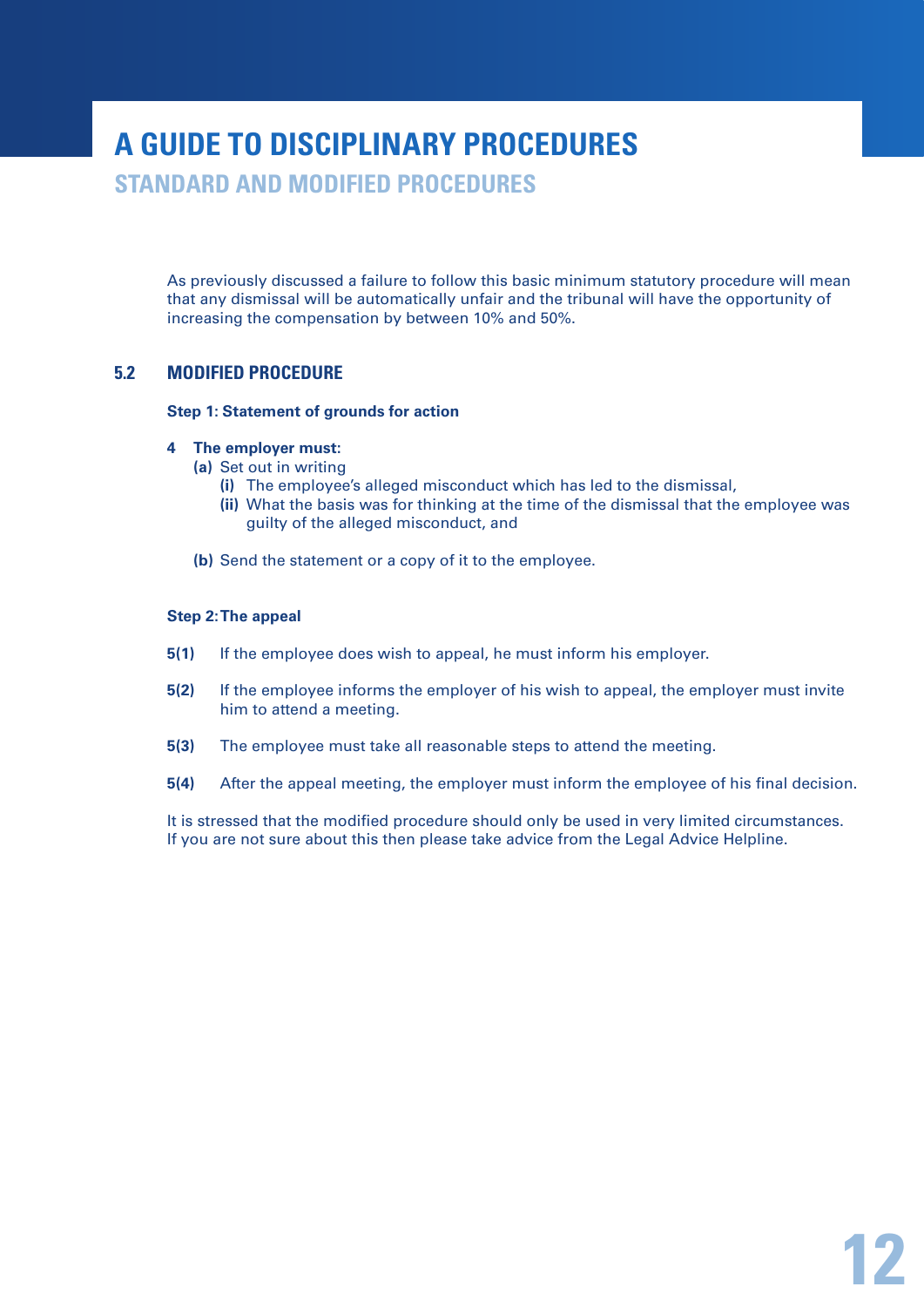### **A GUIDE TO DISCIPLINARY PROCEDURES OUTCOME OF A DISCIPLINARY HEARING**

#### **6 OUTCOME OF A DISCIPLINARY HEARING**

If the chair of the disciplinary hearing decides that there is a reasonable belief that the employee has committed the alleged misconduct, then the chair is required to consider what an appropriate sanction would be. This will depend on the seriousness of the misconduct and whether the employee currently has any live warnings on their personnel file.

#### **(1) FORMAL VERBAL WARNINGS**

These should be used for minor offences, such as poor time keeping or poor performance. It is not necessary to recognise a verbal warning as part of an internal procedure but will commonly be included in a disciplinary procedure. These warnings should not be on file for any longer than 3 months.

#### **(2) WRITTEN WARNINGS**

If there are no recognised verbal warnings under the procedure then the first stage for minor misconduct is normally a first written warning. This should not be on an employee's file for longer than 6 months.

A final written warning should not be on an employee's file for any longer than 12 months and the warning should make it clear that any further misconduct/poor performance could result in the termination of the employee's employment.

Bother verbal and written warnings should be confirmed in writing, stating the offence, the steps necessary to remedy the issue and also must offer the employee the right of appeal.

#### **(3) SUMMARY DISMISSAL**

This is usually imposed in the case of gross misconduct and must be preceded by a disciplinary hearing. Summary dismissal is usually imposed in the most severe cases of misconduct, for example theft from company, damage to property, fighting, drugs or alcohol on company premises, or bringing the company into disrepute.

#### **(4) RIGHT OF APPEAL**

A right of appeal should be given when you issue an employee with any type of disciplinary sanction (this is incorporated into the draft letters at the end of this guide). It is important that this right is not omitted.

*NOTE: Appeals must always be heard by someone who has no influence or part in the investigation or conduct of the hearing.*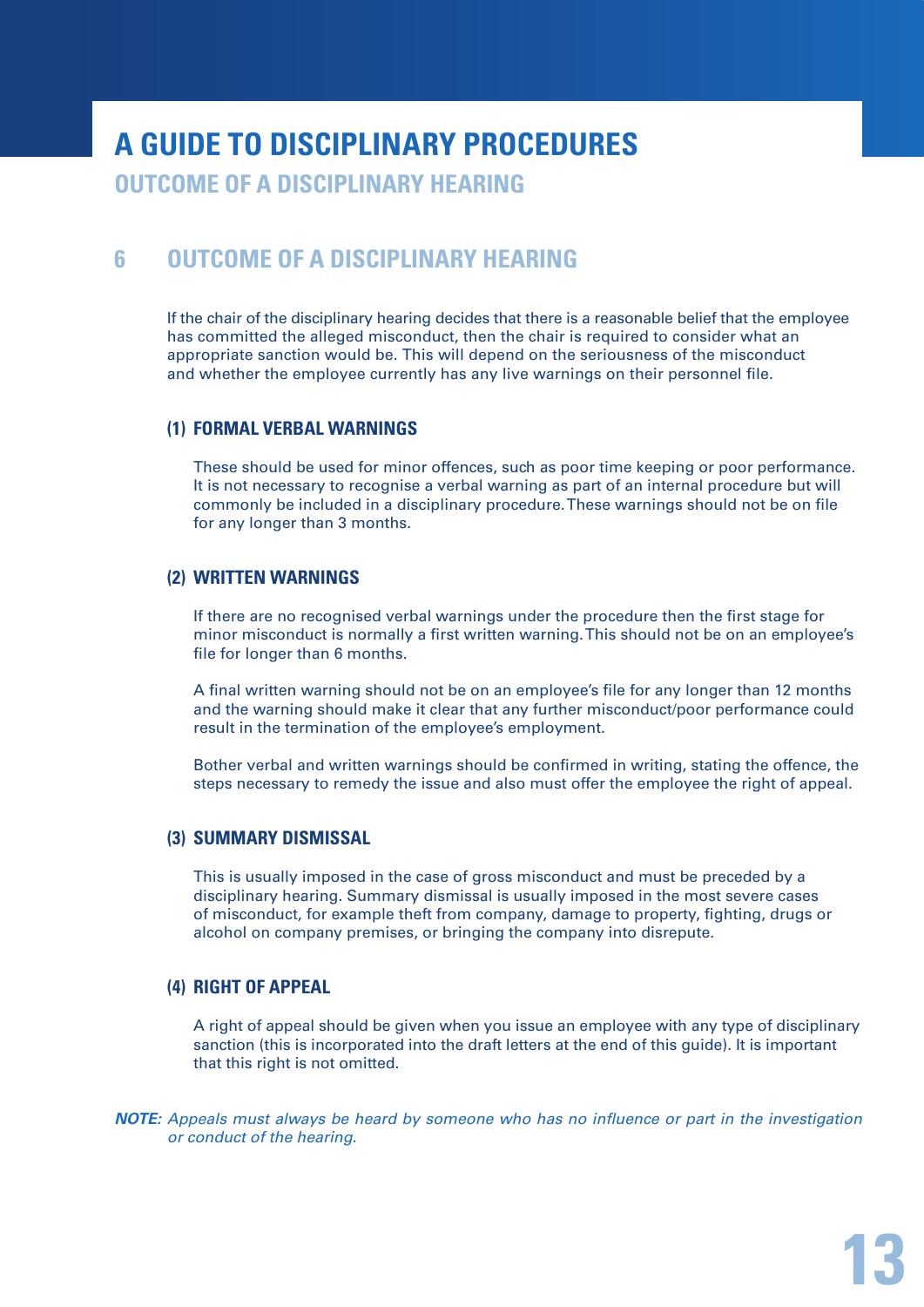#### **FAIR AND UNFAIR DISMISSALS**

### **7 FAIR AND UNFAIR DISMISSALS**

#### **(1) HAS THERE BEEN A DISMISSAL?**

#### **A dismissal will have taken place if;**

- **a** an employee's contract of employment is terminated by you, with or without notice
- an employee's fixed term contract is not renewed
- **a** an employee is forced to resign as a result of a fundamental breach of contract on your behalf.

#### **(2) FAIR REASONS FOR DISMISSAL**

#### **There are five potentially fair reasons for dismissal:**

- capability or qualifications of the employee
- conduct of the employee
- redundancy (see: Redundancy Guide)
- **illegality**
- **some other substantial reason which justifies the dismissal, for example, a necessary** reorganisation of the business or the dismissal of an employee taken on to cover maternity leave.

In order to avoid a successful claim for unfair dismissal, you must not only establish a fair reason for dismissal but also show that it was reasonable in all the circumstances to dismiss and that a fair procedure was followed.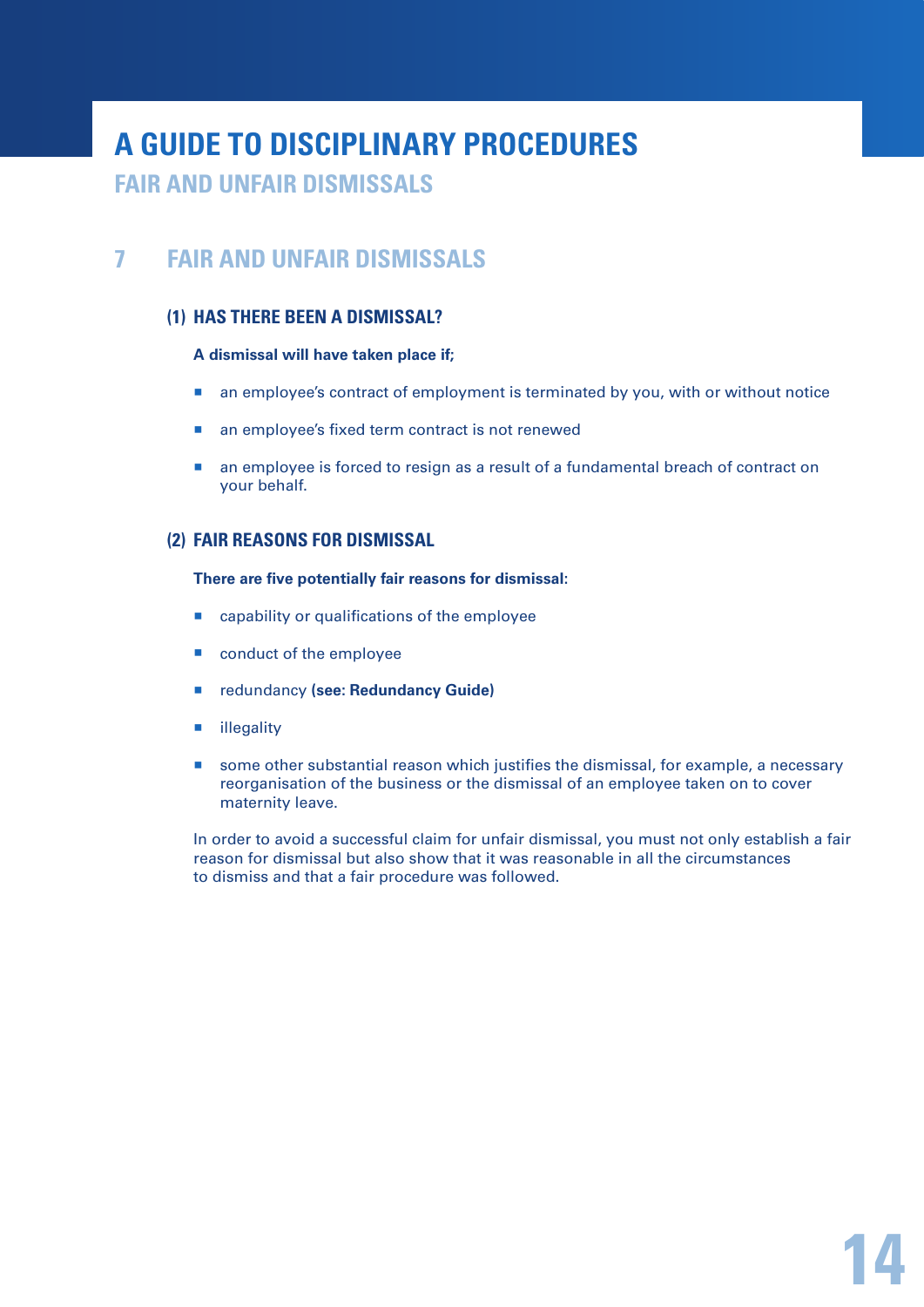**GENERAL REQUIREMENTS**

### **8 GENERAL REQUIREMENTS**

The Employment (Northern Ireland) Order 2003 Schedule 1 also states a number of general requirements that is sensible to take account of: Schedule 1 Part III – General Requirements.

#### **TIMETABLE**

**12** Each step must be taken without reasonable delay.

#### **MEETINGS**

- **13(1)** Timing and location of meetings must be reasonable.
- **13(2)** Meetings must be conducted in a manner that enables both employer and employee to explain their cases.
- **13(3)** In the case of appeal meetings which are not the first meeting, the employer should, as far as is reasonably practicable, be represented by a more senior manager than attended the first meeting (unless the most senior manager attended that meeting).

(Source: Employment (NI) Order 2003 Schedule 1)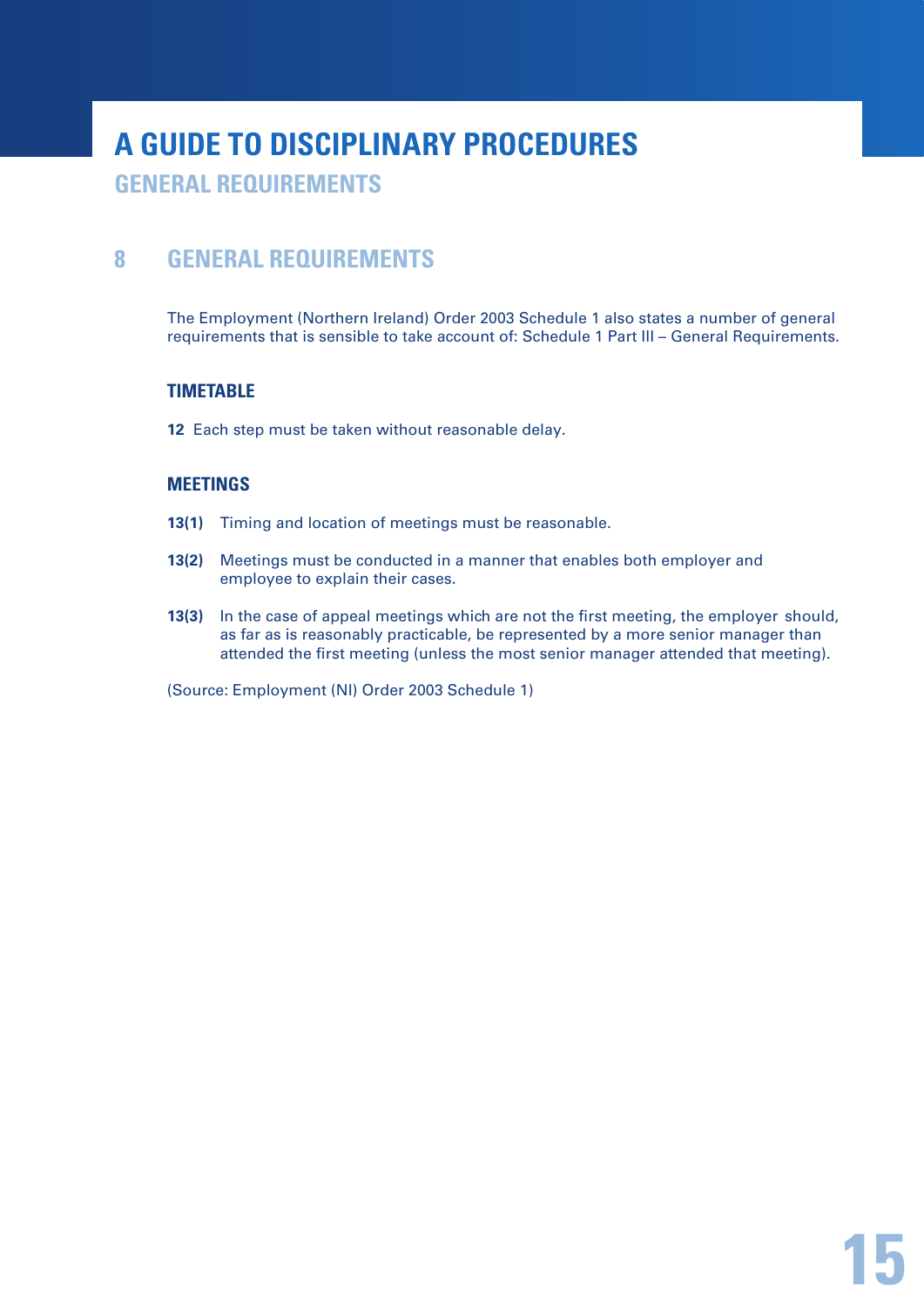**SAMPLE LETTERS**

#### **9 SAMPLE LETTERS**

#### **9.1 SUSPENSION LETTER**

*(Name) (Address)*

 *(Company Name) (Company Address) (Date)*

Dear *(Employee Name)*,

#### **Suspension from work**

This letter is to confirm the conversation we had today when I informed you that you were to be suspended from work. The reason for your suspension is to allow us to investigate certain allegations made against you which include *(give a general indication of the allegations made if appropriate but avoid breaching the confidence of other employees at this stage)*.

Suspension is a neutral act and you should not view it as an indication that the matter will progress beyond our investigating the allegations mentioned above. It is likely that we will wish to see you shortly in order to discuss matters with you. I will contact you by telephone to advise you of this in due course.

We understand that this must be a very stressful time for you and we will do our utmost to finish our investigations within a reasonable time – on the information before me at the moment I envisage that this will take *(state number of days)*. Should this time frame need to be extended I will write to you informing you of this.

In the interim I would ask that you do not visit any of the company's premises unless invited by me to do so. Please do not contact any other employees during this process unless it is for the purpose of arranging for them to attend an investigatory meeting with you.

During this period of suspension you will continue to be paid all your contractual entitlements in full.

Yours sincerely

*(Name)*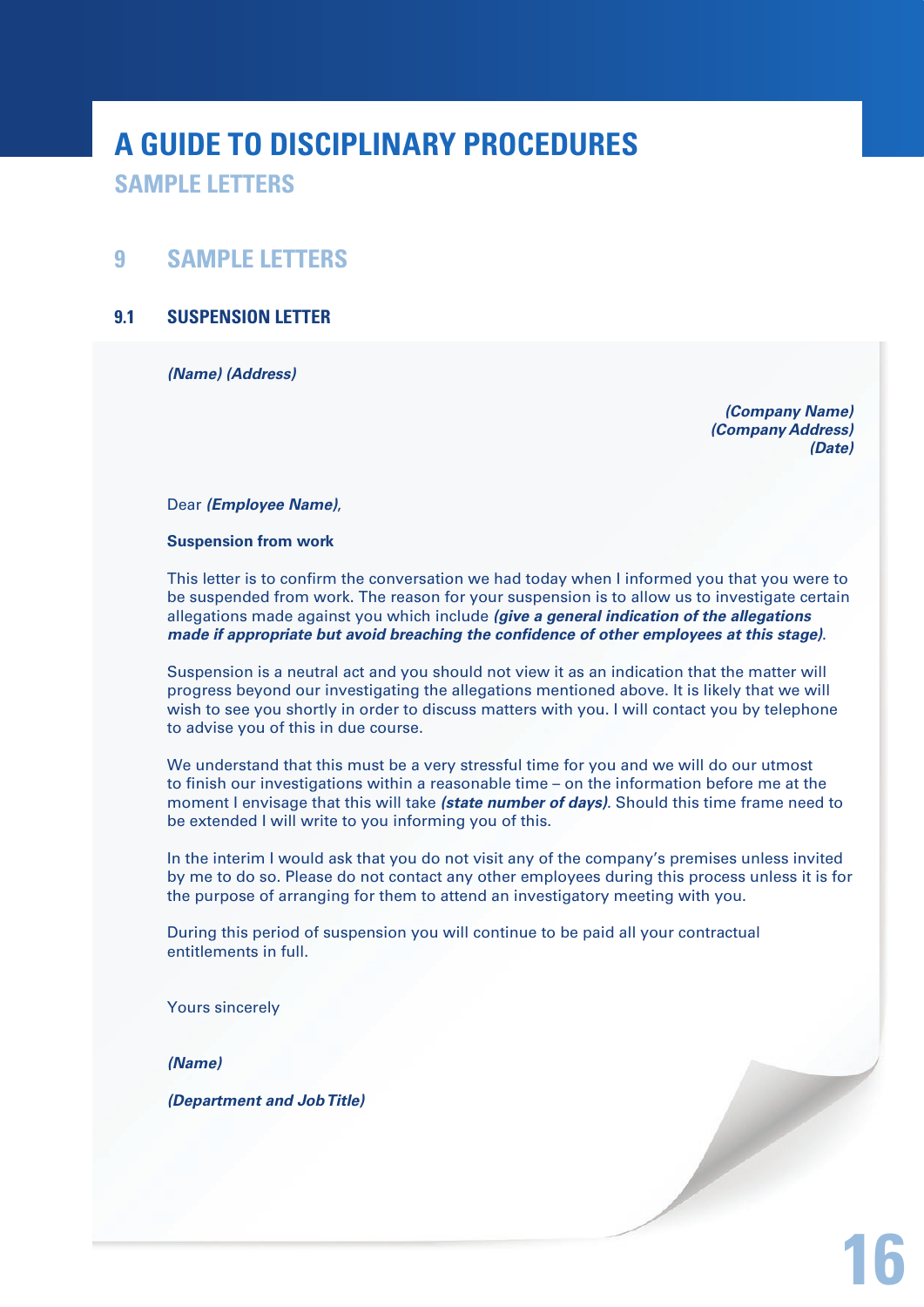**SAMPLE LETTERS**

#### **9.2 FORMAL NOTIFICATION OF STAGE 1 OF THE DISCIPLINARY AND DISMISSAL PROCESS**

*(Name) (Address)*

 *(Company Name) (Company Address) (Date)*

Dear *(Employee Name)*,

This letter is to inform you that *(Company Name)* is considering dismissing/disciplinary action against you *(delete as appropriate)*.

\_\_\_\_\_\_\_\_\_\_\_\_\_\_\_\_\_\_\_\_\_\_\_\_\_\_\_\_\_\_\_\_\_\_\_\_\_\_\_\_\_\_\_\_\_\_\_\_\_\_\_\_\_\_\_\_\_\_\_\_\_\_\_\_\_\_\_\_\_\_\_\_\_\_\_\_\_\_\_\_\_\_\_\_\_

 $\_$  ,  $\_$  ,  $\_$  ,  $\_$  ,  $\_$  ,  $\_$  ,  $\_$  ,  $\_$  ,  $\_$  ,  $\_$  ,  $\_$  ,  $\_$  ,  $\_$  ,  $\_$  ,  $\_$  ,  $\_$  ,  $\_$  ,  $\_$  ,  $\_$  ,  $\_$  ,  $\_$  ,  $\_$  ,  $\_$  ,  $\_$  ,  $\_$  ,  $\_$  ,  $\_$  ,  $\_$  ,  $\_$  ,  $\_$  ,  $\_$  ,  $\_$  ,  $\_$  ,  $\_$  ,  $\_$  ,  $\_$  ,  $\_$  ,

\_\_\_\_\_\_\_\_\_\_\_\_\_\_\_\_\_\_\_\_\_\_\_\_\_\_\_\_\_\_\_\_\_\_\_\_\_\_\_\_\_\_\_\_\_\_\_\_\_\_\_\_\_\_\_\_\_\_\_\_\_\_\_\_\_\_\_\_\_\_\_\_\_\_\_\_\_\_\_\_\_\_\_\_\_

The action is being considered with regard to the following circumstances

This may be considered an act of gross misconduct. If this is founded it may result in your immediate dismissal.

You are invited to attend a Disciplinary Hearing which will be held at *(time)* on *(date)* at *(location)* where the matters outlined above will be discussed.

The hearing will be attended by *(name)* on behalf of the company.

We attach copies of documentation which will be discussed at the meeting.

You are entitled to be accompanied at this hearing by a work colleague or trade union representative. *(Amend this if your company procedure allows a wider right of accompaniment such as a friend).*

Yours sincerely

*(Name)*

*(Department and Job Title)*

*NOTE: This sample is only to be used for gross misconduct.*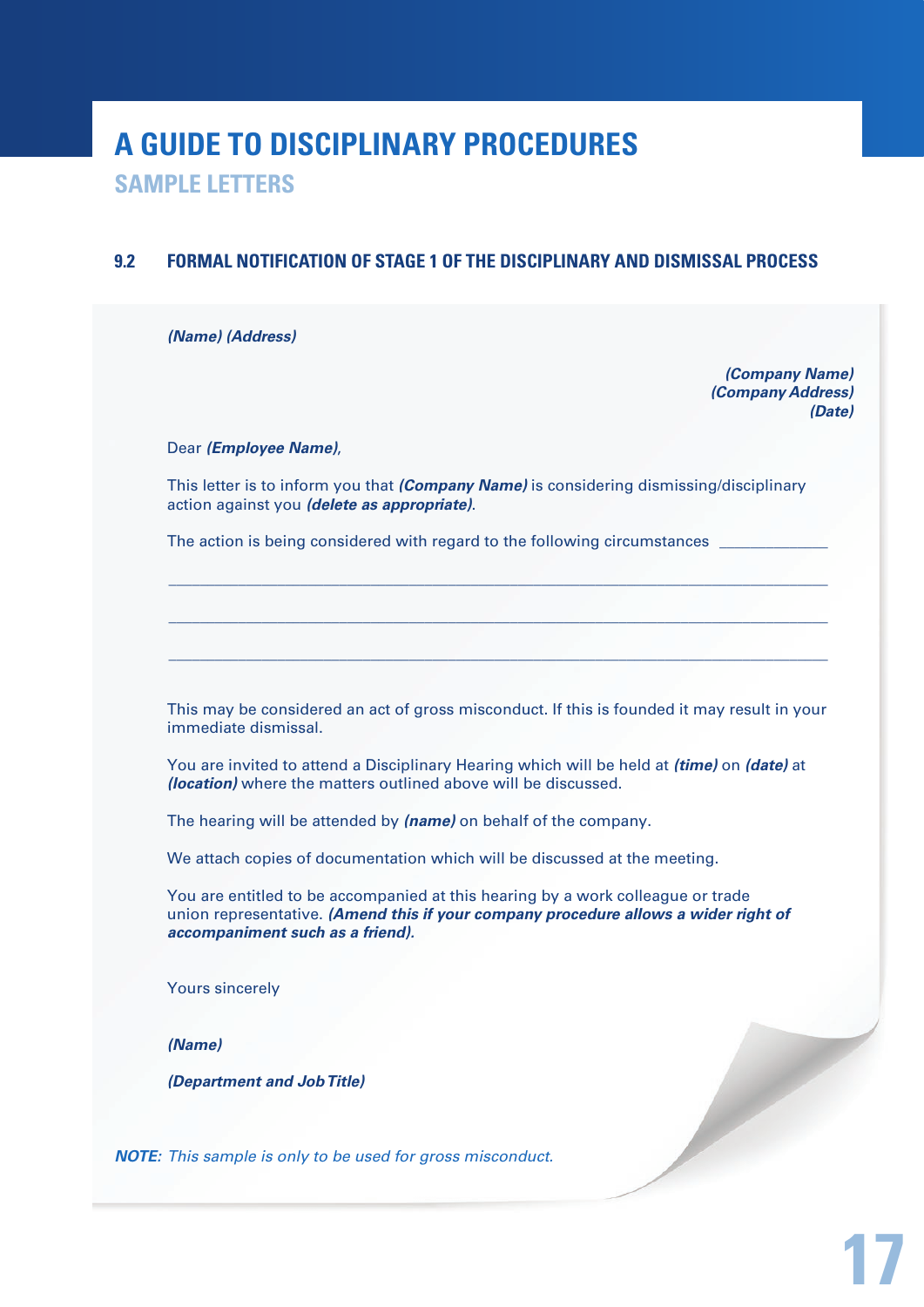**SAMPLE LETTERS**

#### **9.3 FORMAL NOTIFICATION OF STAGE 2**

Letter sent by employer after the hearing with confirmation of sanction

*(Name) (Address)*

*(Company Name) (Company Address) (Date)*

**18**

#### Dear *(Employee Name)*,

On the *(date)* you were informed that the Company was proposing to dismiss you/to take disciplinary action against you *(delete as appropriate)*. A meeting was held on the *(date)*.

Following the meeting it was decided that your conduct/performance *(delete as appropriate)* was still unsatisfactory.

This letter is to confirm the decision. You were issued with *(level of warning)* on *(date)*. This will be recorded on your personnel file and remain there for a period of months provided that your conduct/performance reaches a satisfactory level. The reason for the disciplinary action was

\_\_\_\_\_\_\_\_\_\_\_\_\_\_\_\_\_\_\_\_\_\_\_\_\_\_\_\_\_\_\_\_\_\_\_\_\_\_\_\_\_\_\_\_\_\_\_\_\_\_\_\_\_\_\_\_\_\_\_\_\_\_\_\_\_\_\_\_\_\_\_\_\_\_\_\_\_\_\_\_\_\_\_\_\_

\_\_\_\_\_\_\_\_\_\_\_\_\_\_\_\_\_\_\_\_\_\_\_\_\_\_\_\_\_\_\_\_\_\_\_\_\_\_\_\_\_\_\_\_\_\_\_\_\_\_\_\_\_\_\_\_\_\_\_\_\_\_\_\_\_\_\_\_\_\_\_\_\_\_\_\_\_\_\_\_\_\_\_\_\_

 $\_$  , and the set of the set of the set of the set of the set of the set of the set of the set of the set of the set of the set of the set of the set of the set of the set of the set of the set of the set of the set of th

The conduct expected is

The timescales for improvement are

The consequences of any further misconduct/poor performance may mean that further disciplinary action may be taken.

You have the right to appeal against this decision. If you wish to do so please inform *(name)* within \_\_\_\_\_\_\_\_\_\_\_\_\_\_ days who will then arrange for an appeal meeting to be held.

Yours sincerely

*(Name)*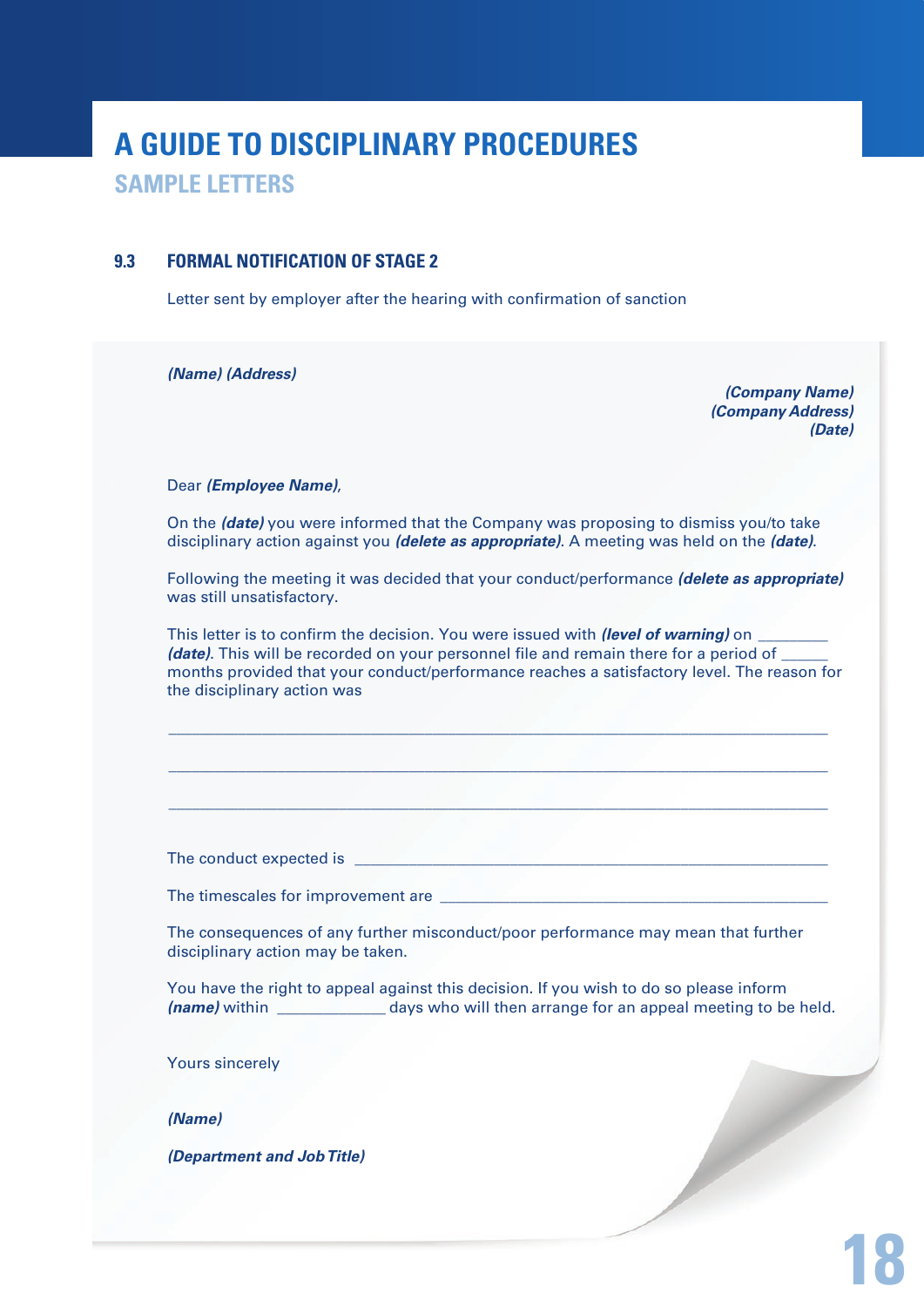**SAMPLE LETTERS**

#### **9.4 FORMAL NOTIFICATION OF STAGE 2**

Confirmation of dismissal

*(Name) (Address)*

*(Company Name) (Company Address) (Date)*

Dear *(Employee Name)*,

On *(date)* you were informed that *(Company)* was proposing to dismiss you/to take disciplinary action against you *(delete as appropriate)*. A meeting was held on *(date)*.

This meeting followed previous warnings with regard to your performance/conduct *(delete as appropriate)*.

Following the meeting it was decided that your conduct/performance was still unsatisfactory and that you be dismissed.

This letter is to confirm that decision. Your last day of service with the company will be *(date)*.

 $\_$  ,  $\_$  ,  $\_$  ,  $\_$  ,  $\_$  ,  $\_$  ,  $\_$  ,  $\_$  ,  $\_$  ,  $\_$  ,  $\_$  ,  $\_$  ,  $\_$  ,  $\_$  ,  $\_$  ,  $\_$  ,  $\_$  ,  $\_$  ,  $\_$  ,  $\_$  ,  $\_$  ,  $\_$  ,  $\_$  ,  $\_$  ,  $\_$  ,  $\_$  ,  $\_$  ,  $\_$  ,  $\_$  ,  $\_$  ,  $\_$  ,  $\_$  ,  $\_$  ,  $\_$  ,  $\_$  ,  $\_$  ,  $\_$  ,

\_\_\_\_\_\_\_\_\_\_\_\_\_\_\_\_\_\_\_\_\_\_\_\_\_\_\_\_\_\_\_\_\_\_\_\_\_\_\_\_\_\_\_\_\_\_\_\_\_\_\_\_\_\_\_\_\_\_\_\_\_\_\_\_\_\_\_\_\_\_\_\_\_\_\_\_\_\_\_\_\_\_\_\_\_

\_\_\_\_\_\_\_\_\_\_\_\_\_\_\_\_\_\_\_\_\_\_\_\_\_\_\_\_\_\_\_\_\_\_\_\_\_\_\_\_\_\_\_\_\_\_\_\_\_\_\_\_\_\_\_\_\_\_\_\_\_\_\_\_\_\_\_\_\_\_\_\_\_\_\_\_\_\_\_\_\_\_\_\_\_

\_\_\_\_\_\_\_\_\_\_\_\_\_\_\_\_\_\_\_\_\_\_\_\_\_\_\_\_\_\_\_\_\_\_\_\_\_\_\_\_\_\_\_\_\_\_\_\_\_\_\_\_\_\_\_\_\_\_\_\_\_\_\_\_\_\_\_\_\_\_\_\_\_\_\_\_\_\_\_\_\_\_\_\_\_

The reasons for your dismissal are

You have the right to appeal against this decision. If you wish to do so please inform *(name)*  within days who will then arrange for an appeal meeting to be held.

Yours sincerely

*(Name)*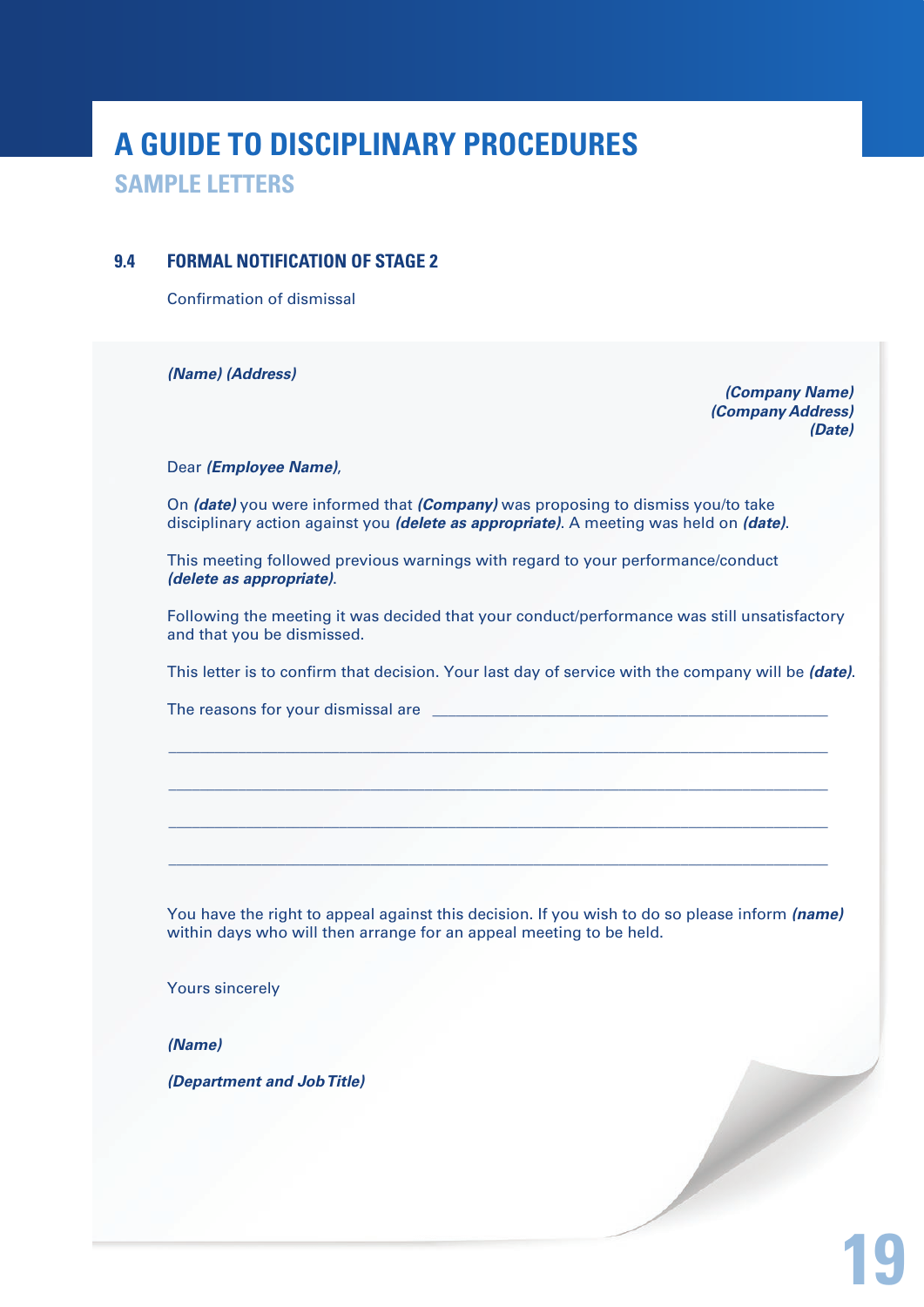**SAMPLE LETTERS**

#### **9.5 STAGE 3 – NOTICE OF APPEAL**

*(Name) (Address)*

*(Company Name) (Company Address) (Date)*

#### Dear *(Employee Name)*,

We note you wish to appeal against the decision made in the meeting on *(date)* which was confirmed to you in writing on *(date)*.

You are invited to a meeting to discuss the appeal. This will take place at *(time)* on *(date)* at *(location)*. *(name)* will attend on behalf of the Company.

You are entitled to be accompanied by a work colleague or a trade union representative.

Please note that the decision made at this hearing will be final and there will be no further right of appeal.

Yours sincerely

*(Name)*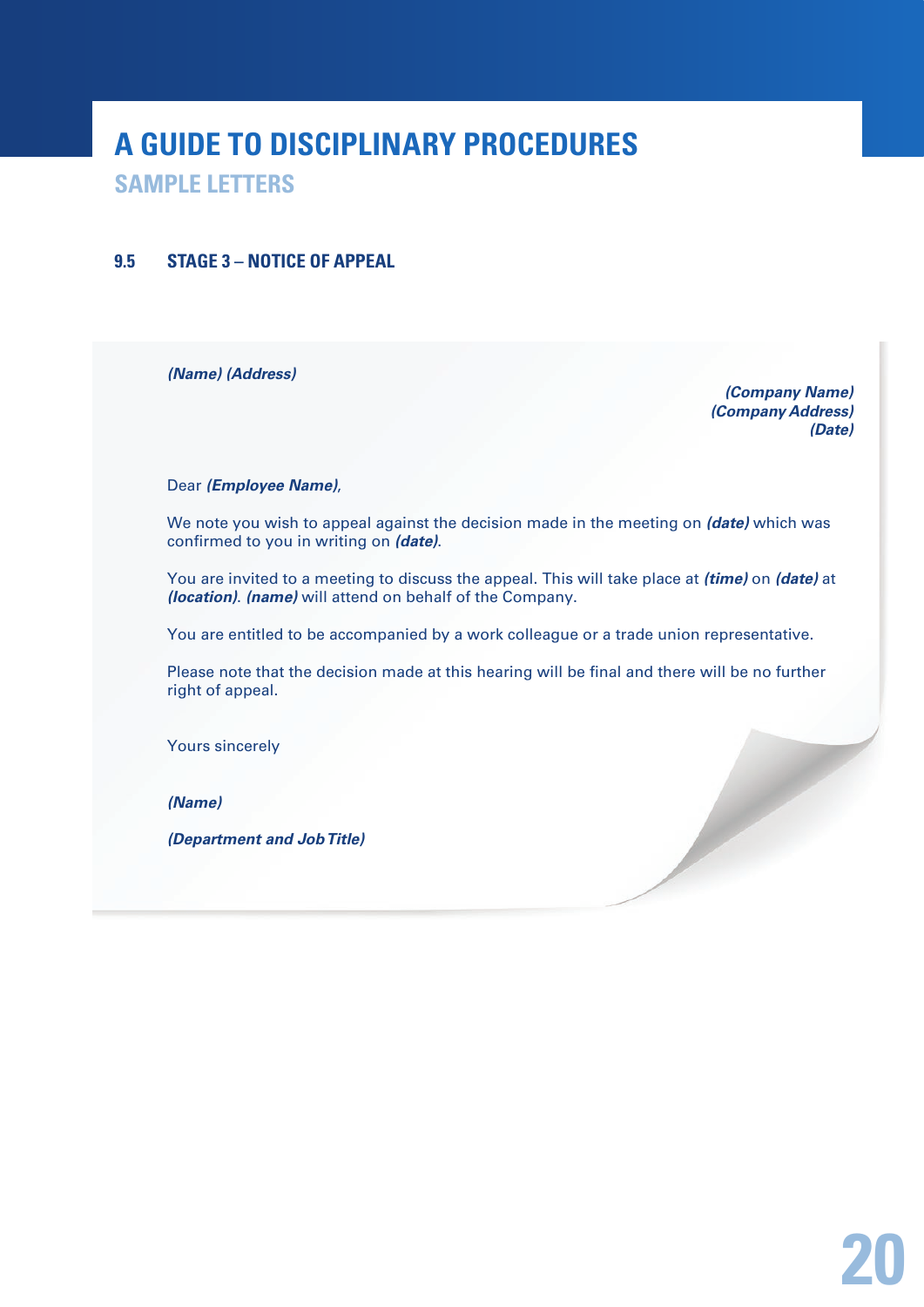**SAMPLE LETTERS**

#### **9.6 NOTICE OF OUTCOME OF APPEAL**

*(Name) (Address)*

*(Company Name) (Company Address) (Date)*

#### Dear *(Employee Name)*,

You appealed against the decision as a result of the Disciplinary meeting held on the *(date)*. The appeal hearing was held on the *(date)*.

I am now writing to confirm the decision of *(name)* who conducted the Appeal Meeting, namely that the decision to \_\_\_\_\_\_\_\_\_\_\_\_\_\_\_\_\_\_\_\_\_\_\_\_\_\_\_\_\_\_\_\_\_\_\_\_\_ stands/will be revoked.

Having now exercised your right of appeal, I must remind you that this decision is final and that no further right of appeal is available.

Yours sincerely

*(Name)*